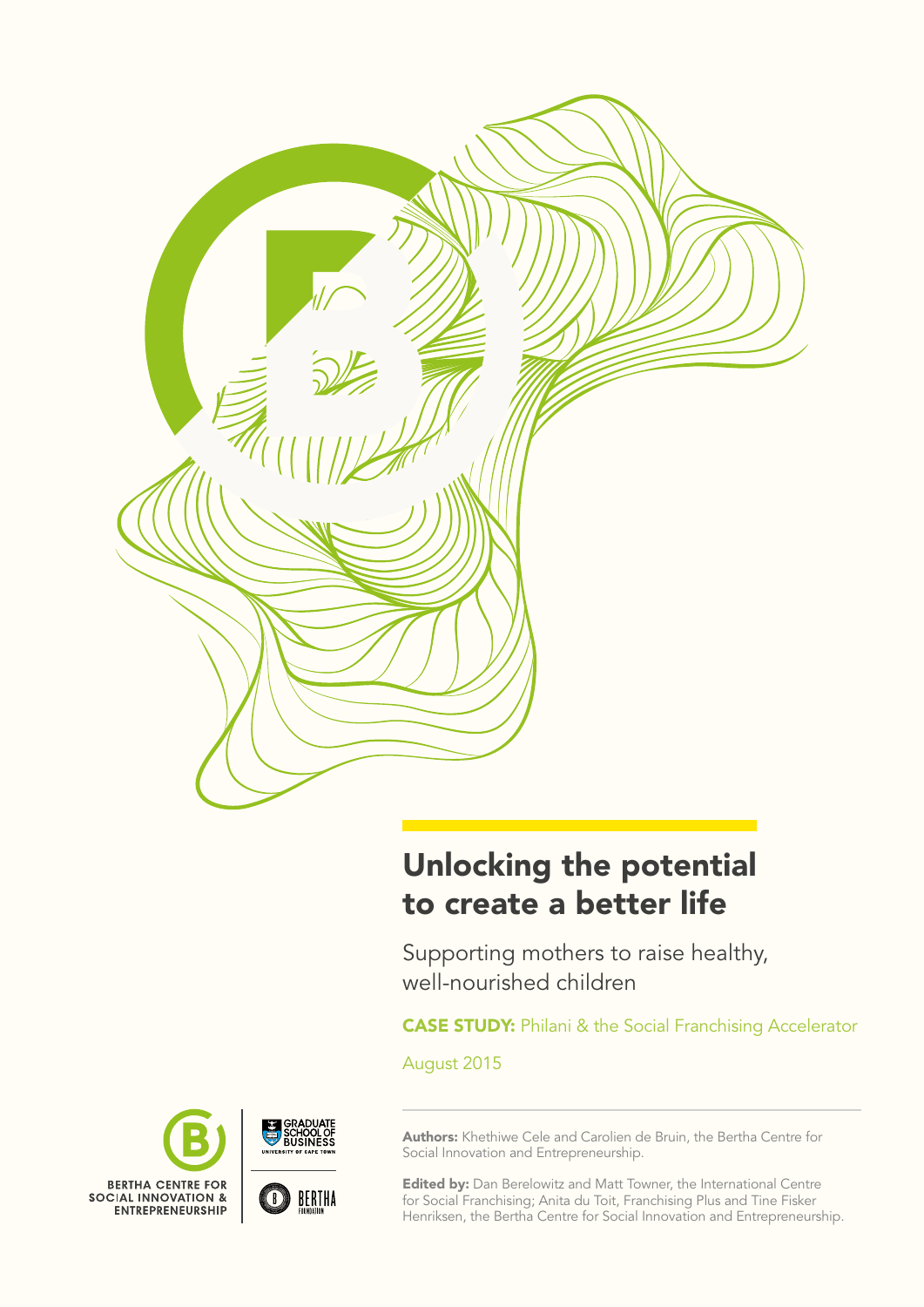## 1. . introduction to The Philani Maternal, Child Health and Nutrition Project

The Philani Maternal, Child Health and Nutrition Project (Philani), based in the Western Cape, works to address child health and nutrition problems in informal and rural communities in South Africa. It was founded in 1979 by Dr. Ingrid le Roux with the support of the Quakers, Church of Sweden and Norwegian Aid.

### **SOLUTION: Philani's Mentor** Mother Programme

The Mentor Mother programme is Philani's flagship initiative and has received wide acclaim as a best practice intervention in maternal and child healthcare. In 2014 the programme reached 68,558 households, and is continuing to grow.

The essence of the Mentor Mother Programme is the peer-to-peer engagement between a mentor mother and her client – the pregnant woman/new mother and her child. The mentor mothers live in the communities;, they work in. They are mothers who have developed coping skills that ensured good health for themselves and their own children. Philani's programmes build on these skills by training the mentor mothers in maternal, child health and nutrition in order to effectively mentor other pregnant women and new mothers.

### The programme is designed around five key pillars:

- 1. A careful recruitment process starting with community consultation
- 2. Appropriate training
- 3. Home-based, action-orientated health intervention
- 4. Direct supervision and support
- 5. Monitoring and performance feedback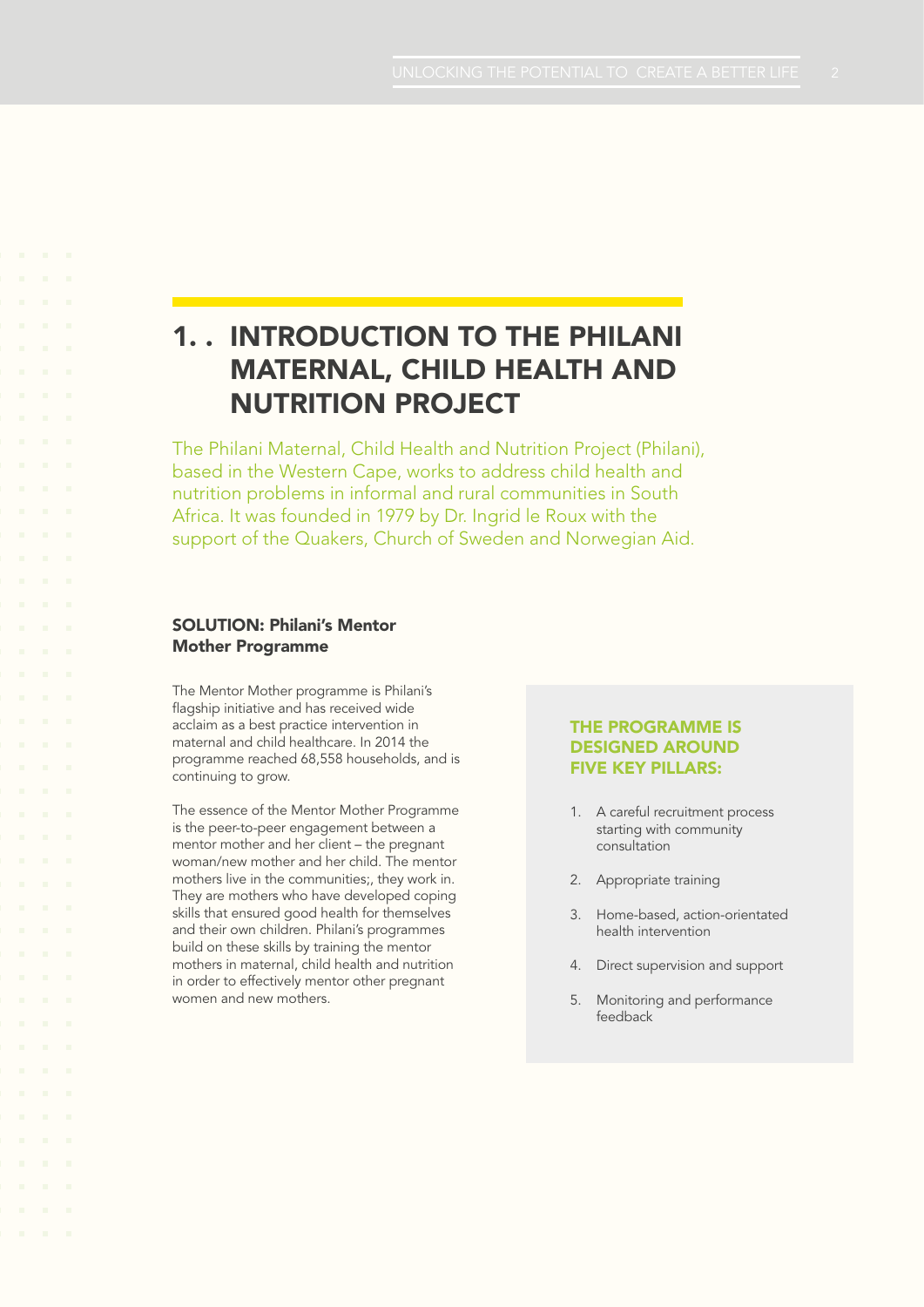## THE SOCIAL FRANCHISING ACCELERATOR

In January 2014, the Bertha Centre, in partnership with the International Centre for Social Franchising and Franchising Plus, launched the world's first Social Franchising Accelerator. Based at the Bertha Centre, and with funding from the Rockefeller Foundation, the Social Franchising Accelerator helped four social enterprises replicate their interventions through social franchising. The early insights from the accelerator are captured in a knowledge brief as well as four individual case studies of the social enterprises.

### The four social enterprises were:

**IkamvaYouth** provides tutoring and career guidance services to high school learners from disadvantaged communities. *Key focus area: Sector and partnership development*

Philani Child Health and Nutrition Project is a community health programme focused on maternal and child health. *Key focus area: Changing organisational culture*

Silulo Ulutho Technologies fills the digital gap in underserved communities. *Key focus area: Market-based franchising*

U-turn Homeless Ministries rehabilitate homeless people by providing vocational and life skills. *Key focus area: Replicating in pieces and stages*

## 2. Philani's pathways to scale

Since Philani started the first Mentor Mother programme in 2002 in Cape Town, the model has been replicated across South Africa as well as other parts of the continent. The pathways explored thus far include:

- Wholly-owned replication in the Eastern Cape
- Dissemination through training in other parts of South Africa as well as in Ethiopia
- Partnership with the Department of Health in the Western Cape and Eastern Cape
- Partnership with Siphilile in Swaziland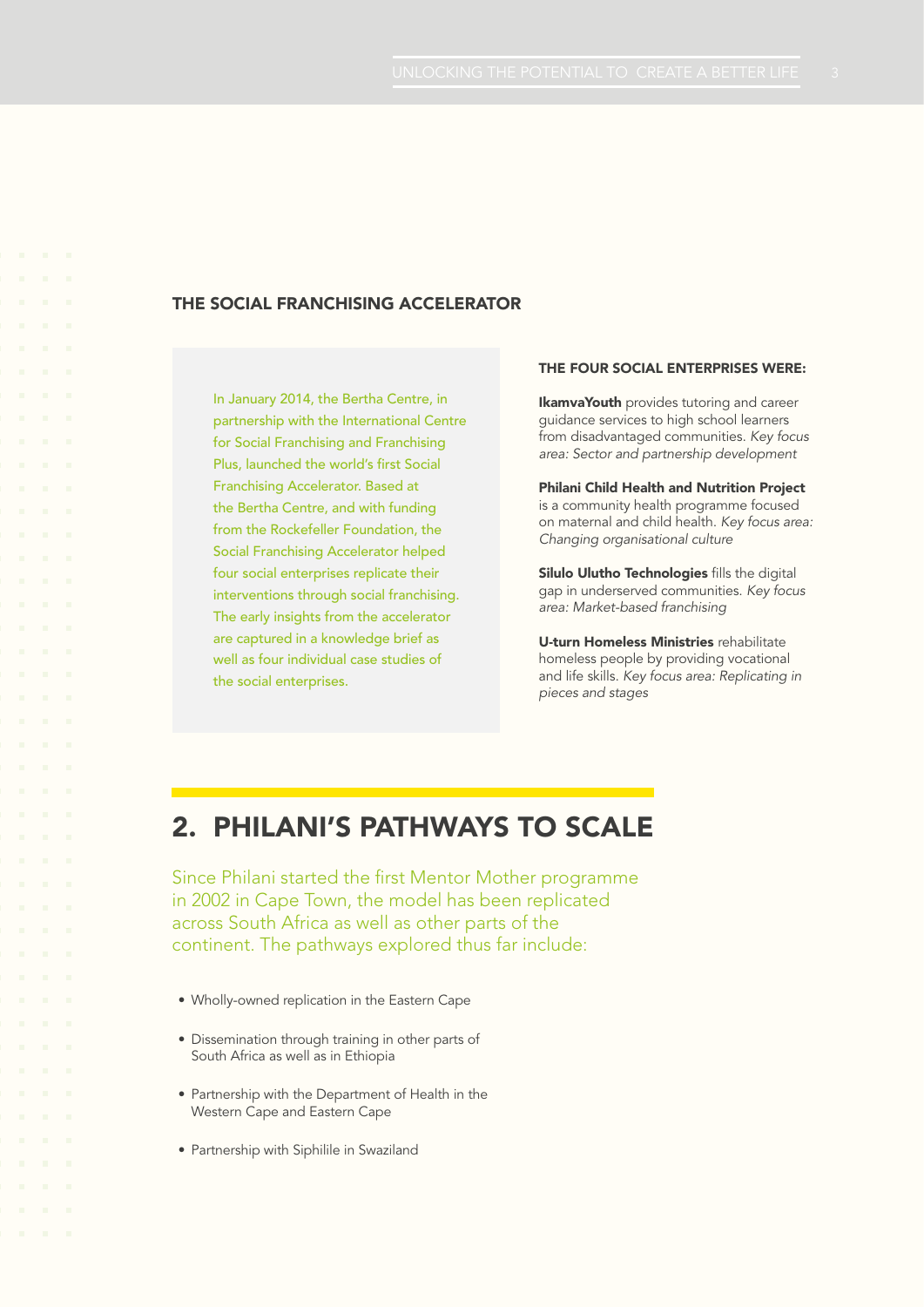

### FIGURE 1: Philani Mentor Mother Programme replication strategies applied to date

## 2.1 Philani's scaling strategy prior to the Social Franchising Accelerator

### 2.1.1 Wholly-owned replication in the Eastern Cape

In 2010, Philani expanded the Mentor Mother Programme to the rural parts of South Africa's Eastern Cape. This programme was initiated as a pilot to test the Mentor Mother model in the deeply rural communities of the O.R. Tambo district, which are served by the Zithulele hospital. The programme is wholly-owned and managed by Philani. There are currently 60 mentor mothers working in this area with plans to expand further. Additionally, the programme has integrated some of the Department of Health's community health workers into its structures.

#### 2.1.3 Replication through partnership in Swaziland

In 2012, Philani also replicated the Mentor Mother programme in Swaziland and helped set up a NGO through a partnership model with Siphilile Maternal and Child Health. In addition to the initial set up of this programme, Philani continues to provide operational support to the Siphilile team. In 2014, Siphilile had a team of 54 mentor mothers.

### 2.1.2 Dissemination in Ethiopia and across South Africa

As part of a project funded by the Church of Sweden, the Mentor Mother programme was replicated in Ethiopia in 2012. It was disseminated through training by Philani staff, which resulted in the set up of two Ethiopian Mentor Mother programmes – one in Addis Ababa and one in a rural community outside the city.

Philani has also trained other organisations to replicate the model in other parts of South Africa, including the Siyabhabha Trust in Kwazulu-Natal and the Bulungula Incubator in the Eastern Cape.

#### 2.1.4 Department of Health Partnership

Philani's biggest replication partner is the South African National Department of Health. The department finances the mentor mothers who are employed by the programme. Philani is also the department's training partner on maternal and child health. Philani trains the department's community health care workers as part of the plans to re-engineer primary health care in the Western and Eastern Cape of South Africa.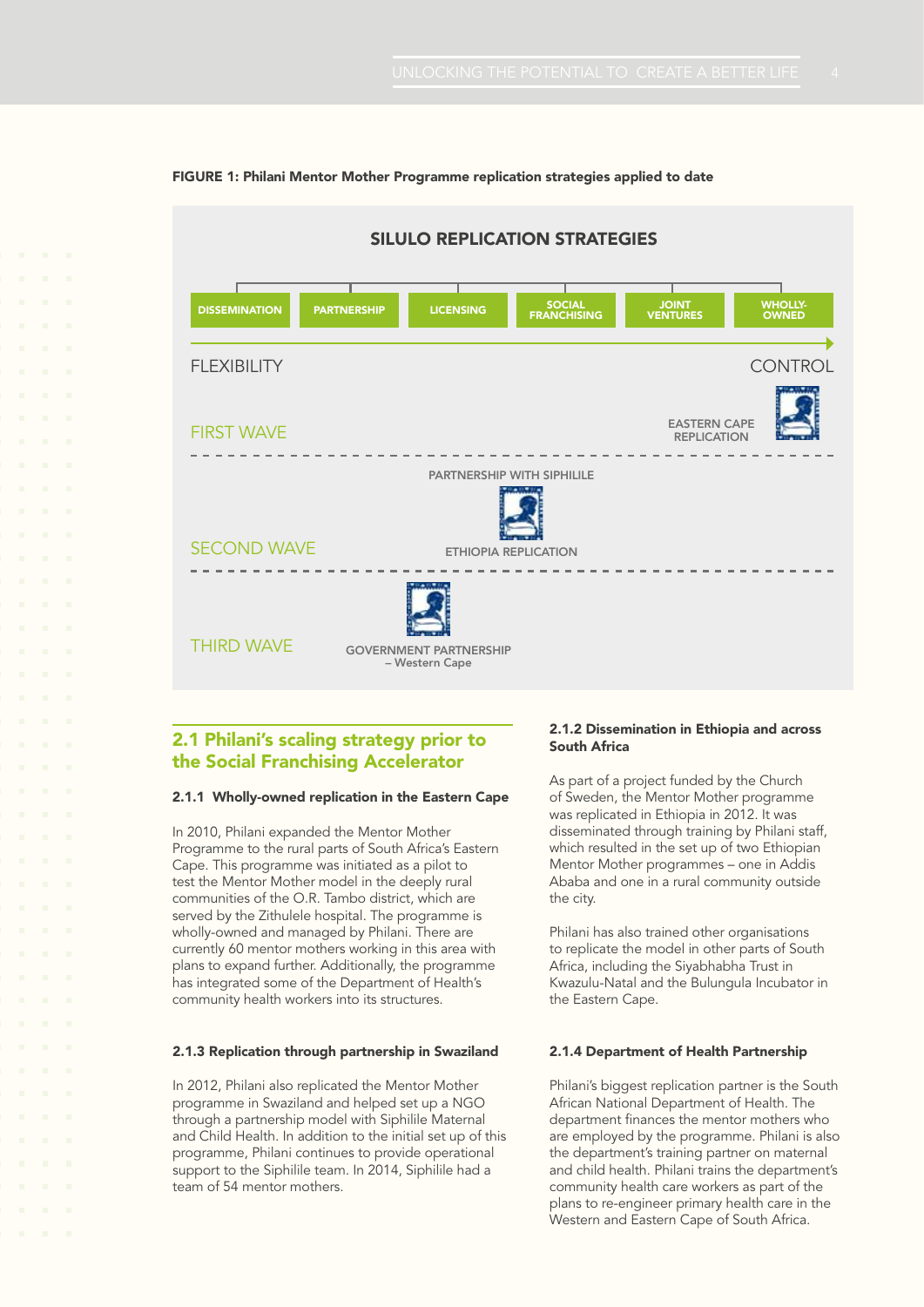## 3. Social Franchising: Replicating Philani's Mentor Mother programme through social franchising

As described above, Philani has explored multiple scaling approaches in order to increase their outreach and impact. Apart from the wholly-owned expansion in the Eastern Cape, the team has felt that the replication strategies they have applied so far, have left them with too limited control over the quality of implementation. This is predominantly what motivated them to explore social franchising, as it enables the organisation to scale in a more structured way.

## 3.1 Replication model and minimum standards

When defining the replication model, it was important to focus on the impact targets and the type of replication needed to drive those. The starting point was to identify minimum standards for implementation partners in order to achieve these targets. The standards include aspects such as:

- Community consultations to achieve buy-in and local ownership of the programme
- Number of mentor mothers minimum of 25 trained
- Supervision of mentor mothers in the field
- Set targets and caseloads, visiting frequency and performance management
- Minimum levels of assistant coordinator ratio 10 to 15 and not more
- • Performance management of mentor mothers or community health care workers

Philani's replication model consists of both initial and on-going support. Initial support to organisations includes preliminary training and an introduction to Philani's operations manual, together with classroom and in-field training of programme managers, supervisory staff and mentor mothers. On-going support includes continuous training for key staff and support on implementing Philani's comprehensive monitoring and evaluation system.

## 3.2 Ideal implementation partners and selection criteria

Leveraging the existing relationship with the Department of Health, Philani sees opportunity in replicating the Mentor Mother programme with NGOs that are already part of the department's Home and Community-Based Services programme. The Department funds 149 NGOs in the Western Cape, which collectively employ 3000 community health workers and who mostly do home-based care only. These 149 organisations would be ideal target franchisees as, according to new policies, all community health workers must be trained in maternal and child health and integrate this into their home based interventions.

In addition to partnering with the Department of Health, Philani also has the potential to enrol other community-based organisations that are interested in the Philani Mentor Mother model. Ideally, these organisations have an existing relationship with a community, are committed to improving the lives of mothers and children, and are willing to accept Philani's implementation and quality requirements.

With such partners, Philani will be able to increase the scope and impact of the Mentor Mother programme quickly as well as contextualise programmes based on the NGOs' local knowledge.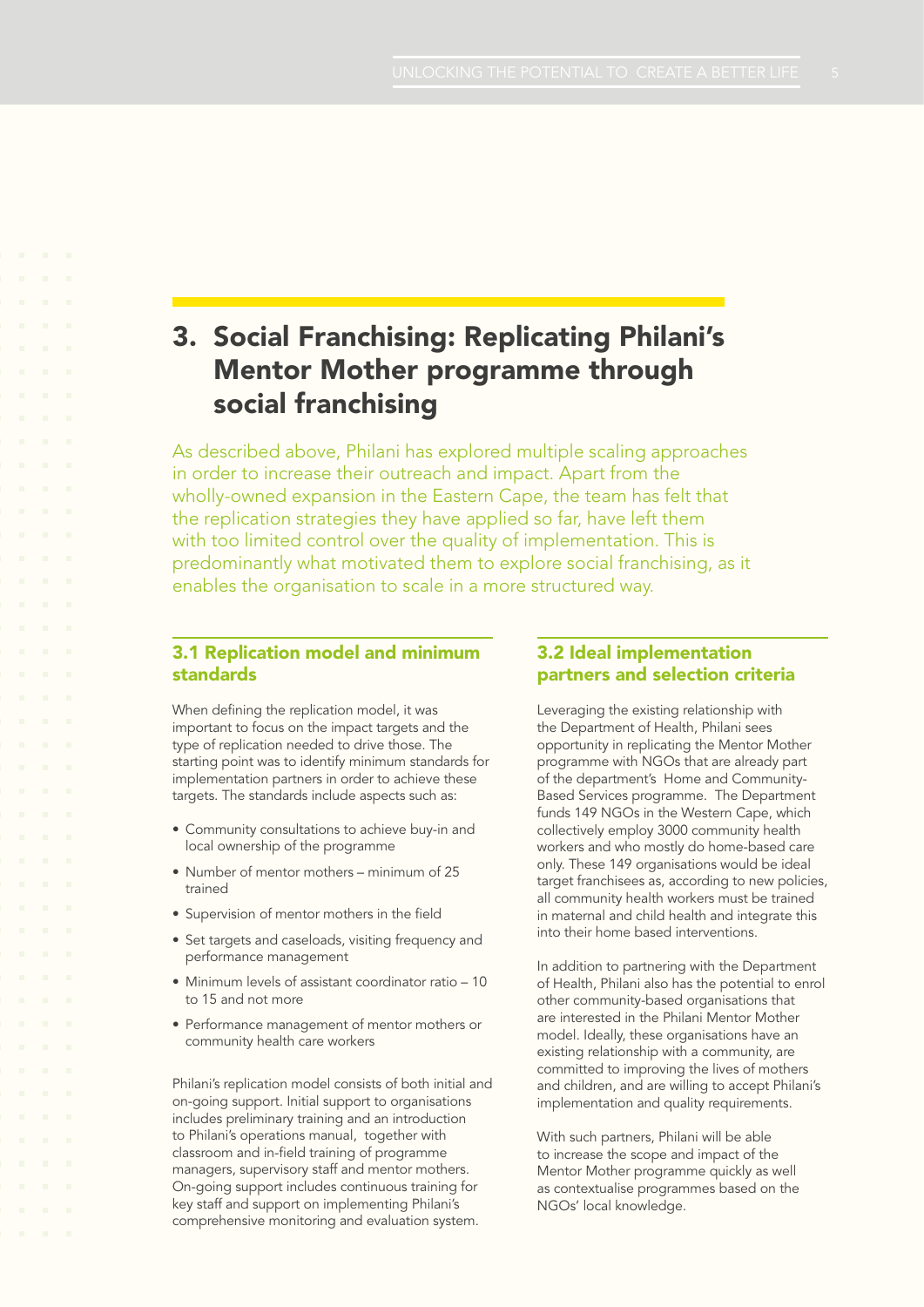## 4. Lessons learned: Reflections from the social franchise journey so far

Although the Social Franchising Accelerator has helped Philani to define their replication model and the support structure, the team is still in the very early stages of this journey. While a lot of the learning will come when the organisation pilots its first social franchises, the journey has been marked with a number of lessons and reflections so far. These fed into eight critical success factors for social franchising, which are captured in the Social Franchise Accelerator knowledge brief. Philani's key learning outcomes are framed below within this context.

### 8 critical success factors to social franchising

### BEFORE you decide to pursue social franchising

- 1. Validate upfront that replication as well as social franchising is right for your solution and organisation.
- 2. Confirm all members of the organisation are ready to systemise and adopt a "scaling mindset"
- 3. Ensure that sufficient processes, systems, and resources are in place before deciding on an SF strategy
- 4. Articulate your SF strategy i.e., your vision, outcomes, model, values & approach - collectively, upfront

### AFTER you decide to pursue social franchising

- 5. Franchise only those elements of your model that are critical to your target outcomes and replicable
- 6. Be clear on which individuals and organisations you will work with: Set clear selection criteria
- 7. Systemise vigorously to ensure reliability, yet dare to customise your model to local needs and demands
- 8. Don't cease to learn and adapt & pace your scaling efforts: Getting your 1st franchise right is key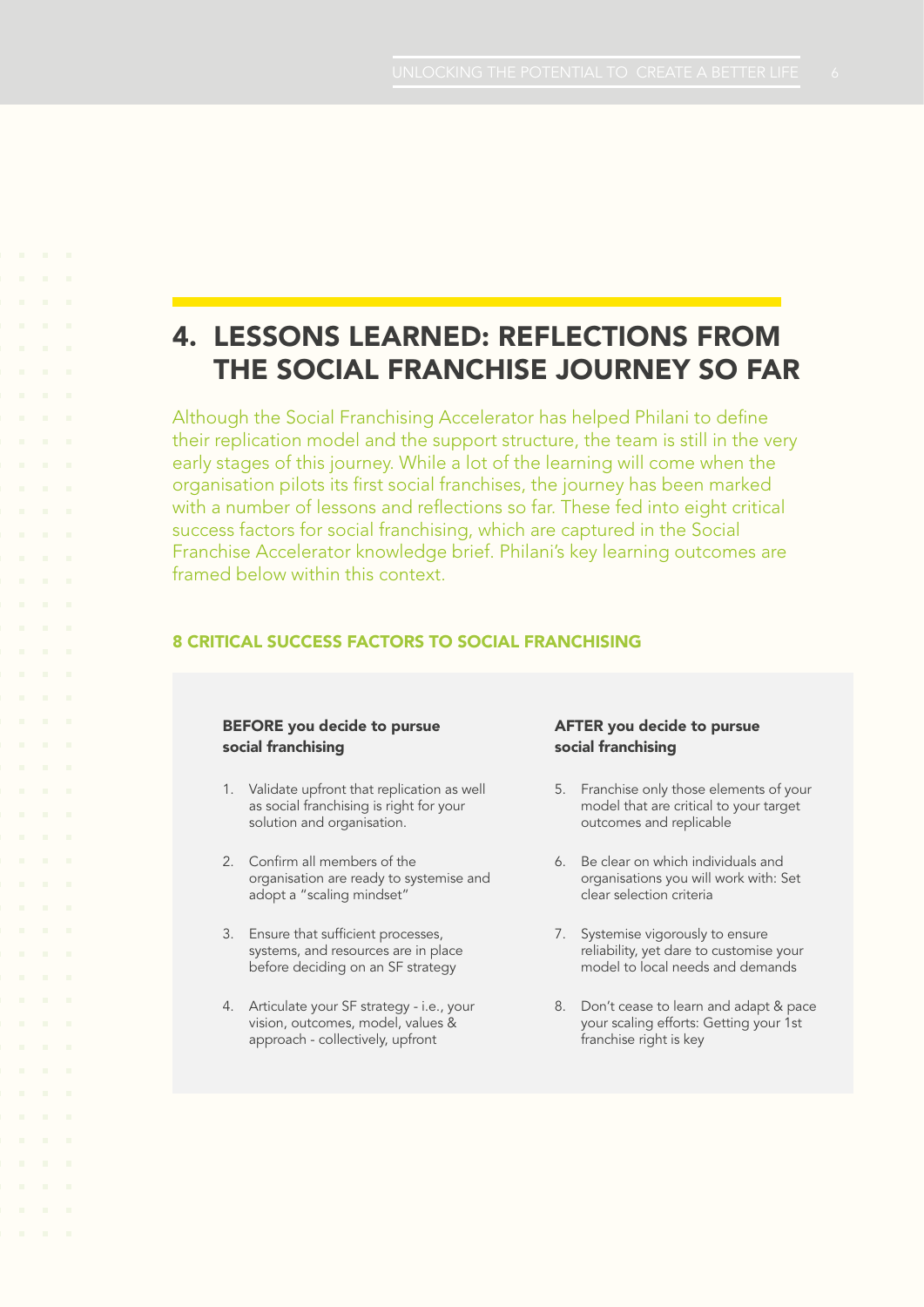## 4.1 Philani's key learning outcomes and the 8 critical success factors

#### Critical success factor 2:

Confirm all members of the organisation are ready to systemise and adopt a "scaling mindset" & critical success factor 3: Ensure that sufficient processes, systems, and resources are in place before deciding on an SF strategy

### Philani: Don't underestimate the importance of protecting your intellectual property

Collaboration is an expected code of conduct in the NGO sector. *"I'd rather people copy our model and do it their own way than to not do it at all"*, says Dr Ingrid le Roux. For Philani, the goal is better healthcare for everyone, whether it's Philani that achieves that goal or another organisation. However, preserving the integrity of one's intervention is also important. Philani have found they need to embrace the legal aspects of operating as social franchise in order to ensure quality implementation of their programme. As Ingrid adds, *"for us to understand the need for the legal documentation and to protect ourselves, even though it's sometimes uncomfortable given the sector we work in, has been valuable as we do have something of value and we need to protect it in order to achieve the ultimate goal."* 

### Critical success factor 3:

Ensure that sufficient processes, systems, and resources are in place before deciding on an SF strategy

#### PHILANI: APPRECIATING THE VALUE OF branding and marketing

Having gone through the Accelerator, one of the key take-aways for Philani has been to gain an understanding of the value of investing in marketing and branding. *"We started out being a little uncomfortable with this aspect of social franchising, as it felt too much like self-promotion.*  *But we are learning the value of being more visible than we've been as we seek to expand our programme,"* says Philani's Dr. Ingrid le Roux. Being more visible will be beneficial in attracting the right kind of replication partners and funding opportunities. Philani has come to appreciate that branding and marketing position them better to be advocates for improved healthcare services in the communities they serve.

### Critical success factor 5:

### Franchise only those elements of your model that are critical to your target outcomes and are replicable

Philani: Sometimes you can only implement the "box" one piece at a time.

According to Philani, the best avenue for the Mentor Mother programme to achieve scale is to work towards government adoption through the Department of Health. However, the reality of this route to scale is that Philani may not be able to apply their intended franchise model in one step, as while the departments sees value in the Philani programme, they have other priorities to balance. That means Philani needs to continue as a training partner with the government, and slowly work towards introducing the other elements that are critical to a successful Mentor Mother programme.